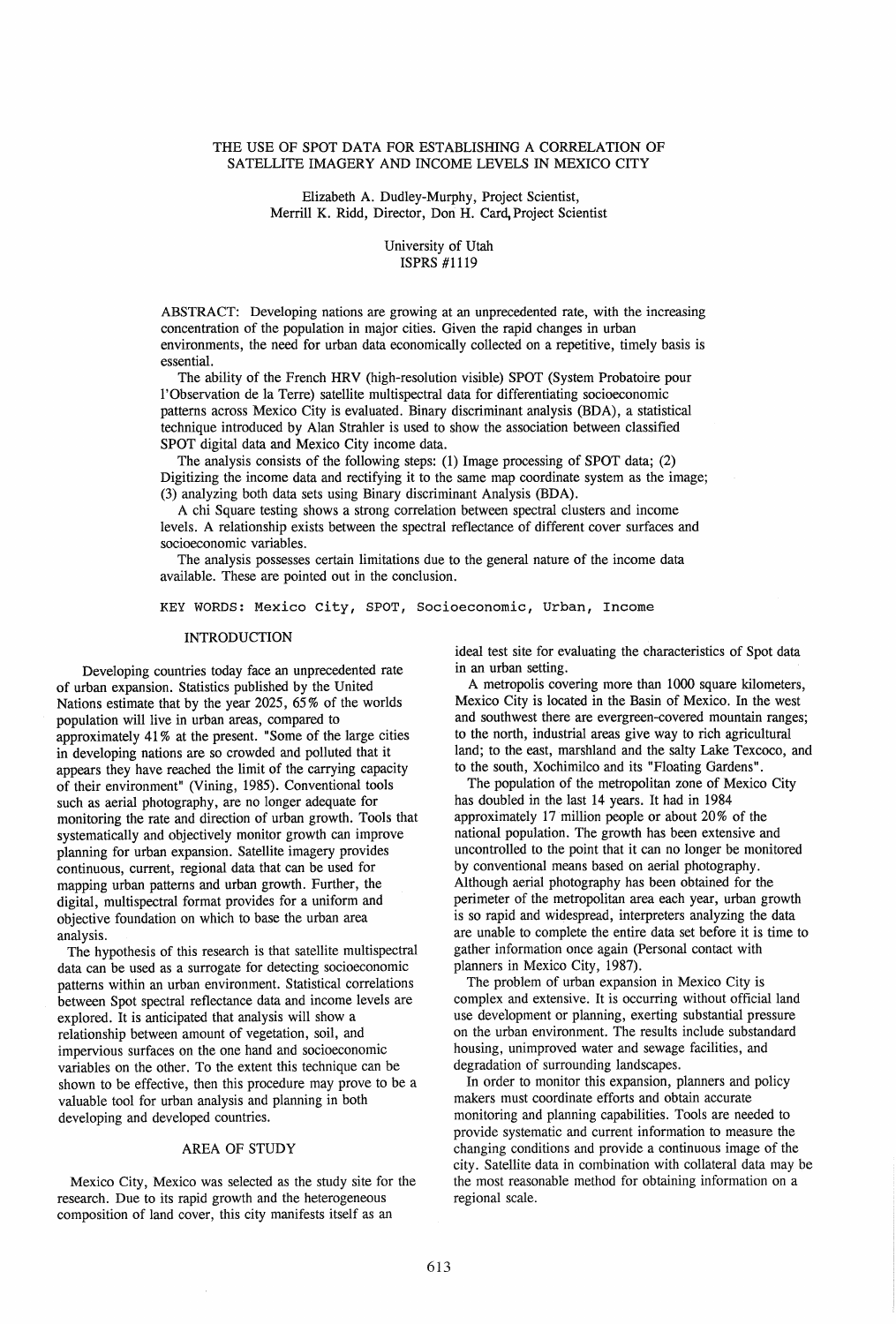### DATA SOURCES

The data used for this investigation include a Spot image of Mexico City collected March 22, 1986, an income map of the metropolitan area created by BIMSA (a Spanish acronym for Bureau of Marketing Investigations), orthophotos at a scale of 1:20,000; and a map of the city at a scale of 1:50,000.

The Spot imagery was purchased from Spot in Reston Va., with funding provided by the U.S. MAB (Man and the Biosphere) Urban Ecosystem Directorate. The maps and orthophotos were made available through the Center for Remote Sensing and Cartography at the University of Utah Research Institute.

The income data was obtained from the marketing agency BIMSA in Mexico City. Bimsa conducted a study to provide current, objective data of the socioeconomic make-up of the city for estimating population growth and for analysis leading to a better understanding the citys' dynamics (Bimsa, 1986). To obtain the most systematic evaluation of the entire zone, it was divided into two areas: the Federal District and surrounding municipalities. The measure by which income levels were determined include the following:

1. Population data from the ninth and tenth census (Bimsa, 1986)

2. Average family income based on a study conducted by Bimsa in 1984 and 1985 that employed door to door polls obtaining information regarding types of products used per household, and residential land-use classification (Bimsa, 1986).

- 3. Visual observation of each area included:
	- a. number of cars per household
	- b. T.V. antennae
	- c. public transportation into the area
	- d. type of commercial buildings in the vicinity (shops, banks, etc.)
	- e. landscaping; individual household and neighborhood in general

The desire of the investigators to represent their findings graphically led to the creation of a color coded map of the city divided by income levels. This is useful for giving a general idea of the socioeconomic pattern of the city and provided a source for visual comparison. The index used to make the divisions was minimum wage; the levels are

defined as the following:

| Income class 1 | 30 times minimum wage                   |
|----------------|-----------------------------------------|
|                | Income class 2 20-30 times minimum wage |
|                | Income class 3 10-20 times minimum wage |
|                | Income class 4 5-10 times minimum wage  |
|                |                                         |

- Income class 5 2- 5 times minimum wage
- Income class 6 1- 2 times minimum wage
- Income class 7 minimum

Income class 8 1- 3 times minimum wage (Rural)

# ANALYTICAL PROCEDURE

The methodology for the study consisted of three steps: (1) image processing of SPOT data, (2) digitizing the BIMSA map and rectifying it to the same reference coordinate system as the image, (3) analyze both data sets using Binary Discriminant Analysis (BDA).

## Image Processing of Spot Data

The digital data collected by Spot in March 1986, were reformatted and down loaded from computer compatible tapes onto the multispectral image-processing system ERDAS (Earth Resource Digital Analysis Systems). A study area was defined from the Spot scene that encompassed the Mexico City metropolitan area with, adjoining cities in the east. The extraction of thematic information from the digital data was performed using the unsupervised clustering algorithm CLUSTR, which uses the statistical properties of the digital data and produces spectral signatures that are then grouped into clusters or "classes". This algorithm allows the user to set the following parameters:  $" (1)$  maximum number of clusters, (2) minimum distance between clusters, (3) maximum allowable cluster radius, (4) number of points until merger" (ERDAS manual). Operating in a two pass sequence; the program reads the entire data set grouping the clusters by their vector means; the second pass reads the entire. data set and applies a minimum distance classifier identifying the means computed in the first pass. The output is a GIS (Geographic Information System) file containing clusters or "classes" suitable for further analysis. Based on a priori knowledge of the study area, the interpreter can identify these classes by land cover composition. Eighty spectral classes were extracted from the three bands of Spot data. CLUSTR (ERDAS' name for the algorithm) also allows the user to specify a skip factor, which determines how finely the data set will be sampled in the first pass. In this case a skip factor of 1 was specified, so that every pixel was sampled.

The classified Spot data were rectified to a reference map, in this case, one oriented to the Universal Transfer Mercator (UTM) grid coordinate system. Using a 1:50,000 scale map of the city and orthophotos at a 1:20,000 scale, ground control points were identified and then located on the image. Rectify, a geometric correction program was used to resample the data, allowing for image to map registration.

# Income Data Classification

In order to register the income map to the Spot image, the data had to be input into the Erdas system. Due to the large size of the map, the data were transferred to mylar, then digitized and entered into the processing system. To make the maps comparable, it was then rectified to the same UTM coordinate system and scale as the Spot data, and colorcoded to approximate the Bimsa map.

# BINARY DISCRIMINANT ANALYSIS

A method was sought that would measure the level of statistical correlation between spectral data (a continuous variable) and income levels (discrete variable). Binary discriminant analysis (BDA) was used to compare the two data sets. This method identifies binary variables and their common trends, which are most important for discriminating between groups, (Strahler, 1978). Strahler names this technique binary discriminant analysis in that structurally it resembles discriminant analysis and it operates on presence or absence (binary data). He applies this technique to the presence or absence of vegetation on environmental sites. In this study BDA is used to compare two data sets, the SPOT spectrally derived data and the digitized income map data.

To illustrate this method, Strahler cites a vegetation study where BDA is used on lists of species to "reveal similar patterns of preference or avoidance among species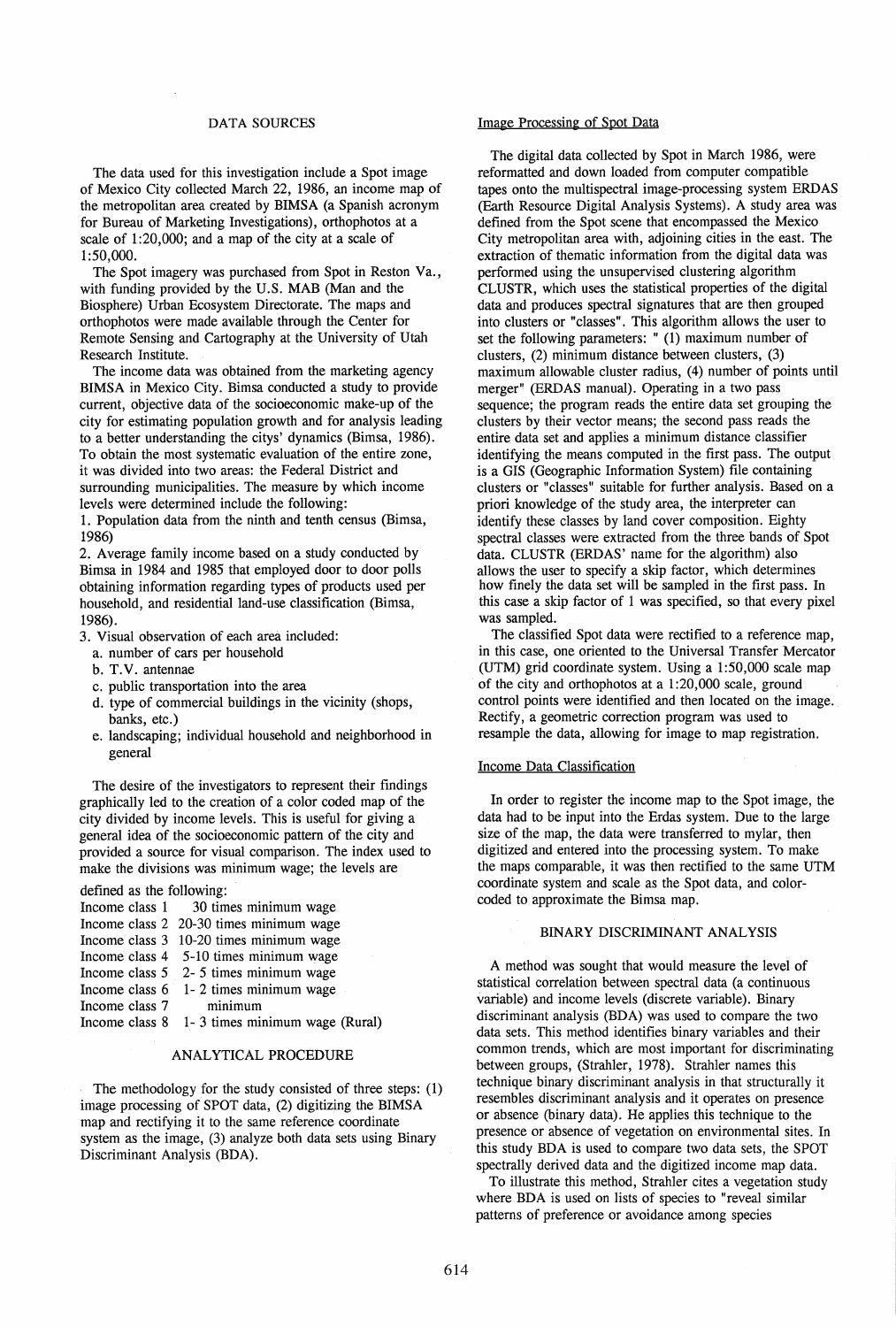responding significantly to a multistate environmental parameters such as soil type, rock type, or aspect" (Strahler, 1978). The procedural nature of BDA is easily understood and seems to be a natural for the study presented here. The intent of this investigation is to assess which Classified spectral clusters associate with the different income levels, if any, and to identify discriminating variables. From the

satellite is created an image based on reflectance from landcover composition. It is these environmental characteristics that will be the discriminating factors between the income classes.

The procedure is made up of two steps:

1. Construction of a contingency table for each combination of the two variables. In Strahler's study the two variables were vegetation species and site factor, in which species were recorded as present or absent within plots. In the case of this research the contingency table recorded the presence or absence of clusters within income levels. 2. Application of Principal Components Analysis (PCA) which defines orthogonal axes that best separate groups, and places variables on a continuum according to their principal component scores on each of the group separating components. By applying PCA on the income data it shows if there are significant groupings among the classes and if these groupings are associated with a principal component. (Strahler presents two approaches for this step, principal components analysis and factor analysis. Factor analysis is

#### Binary Discriminant Analysis Procedure

not used in this study.)

A contingency table was created using the mean for all three bands for each of the 80 classes. The means were input into CO-OCCUR, a program written by Dr. David Wilkie, now at Harvard University, that compares two GIS files, a base (ground truth) map and a test (spectrally classified) map. In this case the base map was the income GIS file, corresponding to the columns in the matrix and the test map was the 80 class spectral file, corresponding to the rows of the matrix. The numbers in the table correspond to the number of pixels per cluster and their distribution among the income levels (Table 1). On a one-to-one basis, one can infer an association between income and cluster based on the frequency of pixels per income level. In cluster one the highest number of pixels falls within income level five (51,532 pixels), indicating that 'cluster one is more strongly associated with income level five than any other. Underlined numbers represent modal income level for each spectral cluster. Note that more cluster modes fall within levels five and six than any others. This is comparable to the large areas represented by these two income levels on the BIMSA income map. There are eight clusters in the table that register no pixels, that is they have zeros in all of the cells. These correspond to clusters that lie outside the study area and are deleted from further analysis.

CONT AB a program written by Don Card, was employed to compute Chi Square and Haberman's scores. Chi Square tests independence between cluster and income level for all combination of clusters and income levels. That is, it tests the statistical independence of each cell of the contingency table. At the .05 significance level, there appears to be a substantial relationship between spectral classes and income levels.

Having established the relationship between spectral clusters and income levels from the analysis of the contingency table and the chi square table, the cells of the





matrix are converted from frequency counts to standardized residuals. The values must be standardized because the values in the contingency table are discrete and must be converted to continuous variables. Using Habermans method of conversion for each cell, the standardized residual di,j is:

$$
di_j = \frac{a_{ij} - \frac{r_i c_j}{n}}{\sqrt{[\frac{r_i c_j}{n} (1 - \frac{r_i}{n}) (1 - \frac{c_j}{n})]}}
$$

where i and j refer to the row and column of the table, and ai,j is the observed frequency in the i,j cell; ri and cj refer to row and column totals respectively and n refers to the total number of counts in the entire table (Strahler, 1978). The matrix of Haberman Scores is displayed in Table 2. The residual corresponds to the excess of deficit from what would be expected by chance. For example, the observed frequency for row 5 and column 2 of Table 1 is 908. Row and column sums (35610 x 21934) are multiplied and divided by the total count in the entire table (1,184,062). Using these figures to compute the denominator, the square root of the result is divided into the numerator and the result is the residual, in this case 9.910. A positive number indicates a tendency to occur more often than would be expected by chance, conversely, a negative number indicates a tendency to occur less often than expected by chance (Table 2). The higher the positive value in the cell, the greater the probability of a link between the two variables.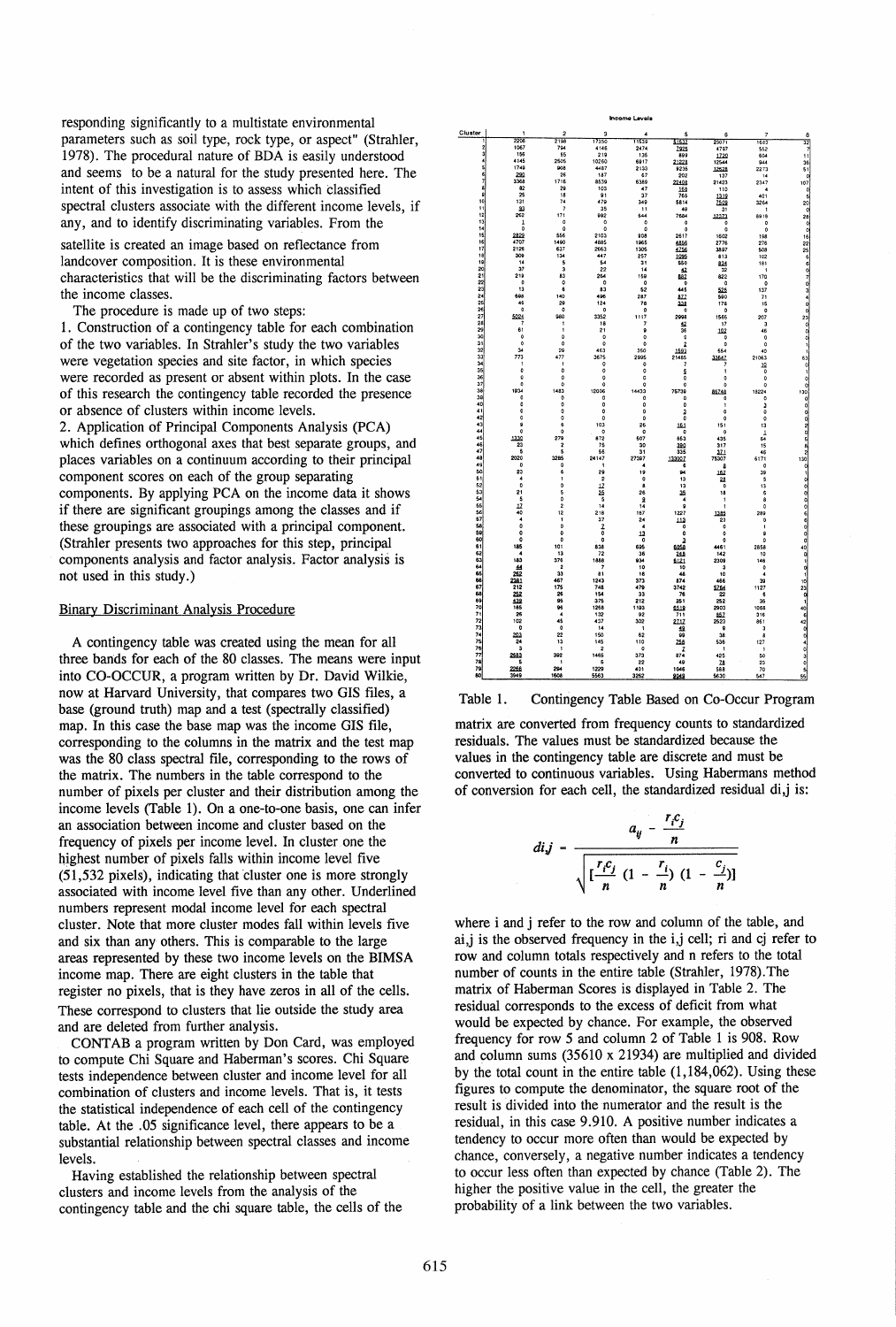| Cluster  |                      | 2                   | 3                   |                     | 5                    | 6                    | 7                | A                  |
|----------|----------------------|---------------------|---------------------|---------------------|----------------------|----------------------|------------------|--------------------|
| ī        | $-41.28$             | 0.55                | 56.63               | 28 33               | 62.56                | $-70.77$             | $-73.59$         | $-7.08$            |
| 2        | 3.75                 | 18.27               | 40.87               | 17.50               | $-3.30$              | $-25.88$             | $-25.11$         | $-2.83$            |
| 3        | $-1.48$              | $-1.48$             | $-10.46$            | $-11.00$            | $-19.31$             | 17.83                | 20.98            | 3.98               |
| 4        | 32.78                | 41.91               | 56.11               | 33.42               | $-5.95$              | 45.88                | -50.92           | $-2.25$            |
| 5<br>6   | 7.16                 | 9.91                | 16.25               | $-12.52$            | $-38.72$             | 29.50                | $-0.43$          | 3.91               |
| 7        | 39.99                | 1.89                | 9.49                | $-1.01$             | $-9.72$              | $-10.01$             | $-6.37$          | -0.91              |
| 8        | 9.23<br>11.23        | 12.41<br>5.18       | 20.16<br>5.37       | 14.78               | -19.21               | 13.83                | -33.92           | 6.54               |
| 9        | -8.90                | $-4.92$             | $-12.38$            | $-0.19$<br>-13.03   | $-4.53$<br>$-10.35$  | -6.02<br>20.33       | $-5.90$          | 0.73               |
| 10       | $-24.24$             | $-15.12$            | $-34.91$            | $-30.78$            | $-14.90$             | 33.49                | 16.26<br>60.56   | 1.65<br>1.00       |
| 11       | 26.96                | 1.25                | 2.39                | $-1.80$             | $-4.84$              | $-5.29$              | $-3.78$          | 0.45               |
| 12       | $-31.10$             | $-18.24$            | 43.19               | -39.91              | -47.49               | 36.57                | 154.46           | 0.04               |
| 13       | 1, 18                | $-0.39$             | $-0.95$             | $-0.82$             | $-2.10$              | $-1.79$              | $-0.74$          | $-0.08$            |
| 15       | 111.81               | 24.38               | 30.56               | 1.29                | $-27.58$             | $-33.77$             | $-20.34$         | 2.13               |
| 16       | 130.86               | 55.50               | 61.99               | 7.56                | $-40.67$             | -51.45               | $-31.19$         | 0.91               |
| 17       | 55.37                | 18.72               | 25.08               | 0.08                | $-20.08$             | $-15.52$             | $-18.21$         | 2.90               |
| 18       | 14.24                | 8.95                | 5.84                | $-0.51$             | $-4.47$              | $-6.21$              | $-8.27$          | 1.84               |
| 19       | $-7.51$<br>11.34     | $-5.16$             | $-10.51$            | $-10.01$            | $-6.22$              | 14.68                | 5.41             | 3.47               |
| 20<br>21 | 9.19                 | $-0.12$<br>4.07     | 1.17                | 0.18                | $-3.11$              | $-2.92$              | $-3.14$          | $-0.38$            |
| 23       | $-6.64$              | $-4.33$             | $-1.64$<br>-6.31    | $-4.51$<br>$-6.59$  | $-5.74$              | $-0.09$              | $-1.23$          | 2.93               |
| 24       | 48.02                | 9.88                | 8.94                | 1.64                | -6.10<br>-11.77      | 4.30<br>$-14.28$     | 3.66<br>-10.30   | 1.46               |
| 25       | 1.20                 | 2.87                | 3.34                | 0.75                | 0.49                 | $-6.32$              | $-5.99$          | 0.69<br>$-0.89$    |
| 27       | 176.04               | 41.17               | 47.58               | $-2.84$             | 43.31                | $-51.67$             | $-26.26$         | 2.73               |
| 28       | 1.03                 | $-0.78$             | 2.00                | $-0.66$             | 0.20                 | $-3.26$              | $-1.67$          | $-0.31$            |
| 29       | 13.61                | $-2.01$             | $-1.95$             | $-3.21$             | $-8.88$              | 1.64                 | 5.98             | $-0.51$            |
| 31       | $-0.36$              | $-0.24$             | $-0.58$             | $-0.50$             | 1.12                 | $-1.09$              | $-0.45$          | 19.87              |
| 32       | $-9.49$              | $-4.51$             | 6.21                | 4.97                | 12.13                | $-18.72$             | $-12.81$         | $-1.14$            |
| 33       | $-51.28$             | $-30.36$            | $-61.27$            | $-50.90$            | -74.77               | 63.33                | 217.32           | $-1.45$            |
| 34<br>35 | $-0.50$<br>$-0.66$   | 0.33                | $-2.09$             | $-1.81$             | $-2.30$              | $-1.46$              | 4.89             | $-0.18$            |
| 38       | $-85.81$             | $-0.43$<br>$-45.66$ | $-1.06$<br>80.01    | $-0.92$<br>$-23.47$ | 1.61<br>$-14.46$     | $-1.30$<br>124.12    | $-0.83$<br>38.44 | 10.82<br>$-1.54$   |
| 40       | $-0.42$              | $-0.28$             | $-0.67$             | $-0.58$             | $-1.49$              | $-0.16$              | 5.59             | $-0.06$            |
| 41       | $-0.36$              | $-0.24$             | $-0.58$             | $-0.50$             | 2.33                 | $-1.09$              | $-0.45$          | $-0.05$            |
| 43       | $-3.39$              | $-1.64$             | 5.42                | $-3.31$             | $-5.04$              | $-2.32$              | $-4.41$          | 2.05               |
| 44       | -0.21                | $-0.14$             | $-0.33$             | $-0.29$             | $-0.74$              | $-0.63$              | 3.81             | $-0.03$            |
| 45       | 89.29                | 23.04               | 23.08               | 10.50               | $-27.25$             | $-26.15$             | $-13.02$         | 0.78               |
| 46       | $-4.27$              | $-4.52$             | $-5.03$             | $-7.26$             | $-3.96$              | $-3.07$              | $-7.71$          | 6.66               |
| 47<br>48 | $-6.12$<br>$-105.52$ | $-3.41$             | $-5.37$             | $-6.03$             | $-3.30$              | 4.11                 | $-2.97$          | 1.14               |
| 49       | $-0.98$              | -31.42<br>$-0.64$   | $-31.15$<br>$-0.86$ | 44.04<br>1.83       | 144.08               | $-26.40$             | $-106.03$        | $-8.06$            |
| 50       | 0.61                 | $-1.02$             | $-3.02$             | $-3.18$             | $-0.82$<br>$-7.54$   | 0.82<br>2.29         | $-1.23$<br>1.40  | $-0.14$<br>0.92    |
| 51       | 1.23                 | 0.02                | $-1.52$             | $-2.11$             | $-1.69$              | 3.92                 | 0.89             | $-0.21$            |
| 52       | $-1.49$              | $-0.98$             | 5.53                | 2.13                | $-1.51$              | -4.51                | 5.54             | $-0.21$            |
| 53       | 5.81                 | 1.25                | 5.15                | 4.18                | $-3.44$              | -4.70                | $-1.32$          | $-0.36$            |
| 54       | 3.25                 | $-0.78$             | 1.05                | 4.32                | $-2.73$              | $-3.18$              | 4.28             | $-0.16$            |
| 55       | 9.70                 | 0.93                | 3.64                | 4.76                | $-3.13$              | 4.48                 | $-1.98$          | $-0.22$            |
| 56       | $-9.72$              | $-7.10$             | -9.07               | $-7.90$             | -4.84                | 10.28                | 2.71             | 1.54               |
| 57<br>58 | $-2.06$<br>$-0.72$   | $-1.72$             | 2.42                | 1.04                | 3.01                 | $-6.84$              | $-4.17$          | 12.55              |
| 59       | $-1.00$              | $-0.48$<br>$-0.66$  | 5.56                | 3.32                | $-2.58$              | $-2.19$              | 0.27             | $-0.10$            |
| 60       | $-0.36$              | $-0.24$             | $-1.60$<br>$-0.58$  | 8.76<br>$-0.50$     | $-3.57$              | $-3.03$              | 6.39             | $-0.14$            |
| 61       | $-21.15$             | $-12.89$            | -24.11              | $-19.47$            | 2.33<br>$-5.07$      | -1.09<br>$-10.80$    | $-0.45$<br>52.27 | $-0.05$<br>6.47    |
| 62       | $-4.11$              | 0.79                | 2.13                | $-1.21$             | 4.11                 | $-1.78$              | $-4.52$          | $-0.69$            |
| 63       | $-15.92$             | 8.72                | 16.78               | $-2.55$             | 26.90                | $-27.64$             | $-24.93$         | $-3.03$            |
| 64       | 23.45                | 0.50                | $-0.24$             | 1.77                | $-4.09$              | $-4.74$              | $-2.29$          | $-0.25$            |
| 65       | 56.97                | 8.53                | 5.48                | $-3.30$             | $-11.19$             | $-12.45$             | $-4.84$          | 1.00               |
| 66       | 139.55               | 34.64               | 28.25               | $-4.06$             | $-33.42$             | $-35.14$             | $-18.12$         | 2.27               |
| 67<br>68 | $-14.80$             | $-4.52$             | $-16.85$            | $-17.77$            | $-17.54$             | 38.76                | 9.87             | 3.59               |
| 69       | 47.22<br>45.36       | 4.67<br>11.66       | 13.15<br>16.93      | $-1.88$<br>7.63     | $-11.39$<br>$-17.52$ | $-13.23$             | $-5.32$          | $-0.70$            |
| 70       | $-18.84$             | $-11.60$            | $-6.24$             | $-0.61$             | 15.68                | $-12.11$<br>$-27.93$ | $-7.22$<br>1.84  | $-0.34$<br>7.43    |
| 71       | $-7.99$              | $-6.38$             | $-8.25$             | $-7.86$             | $-8.32$              | 5.54                 | 12.17            | 2.62               |
| 72       | $-13.99$             | $-9.25$             | $-15.59$            | $-14.89$            | $-8.38$              | 1.18                 | 13.28            | 12.90              |
| 73       | $-2.15$              | $-1.42$             | 1.08                | $-2.62$             | 2.28                 | -4.57                | $-1.51$          | $-0.30$            |
| 74       | 36.31                | 3.28                | 12.14               | 2.36                | $-9.82$              | -12.07               | $-5.11$          | $-0.71$            |
| 75       | -6.39                | $-3.82$             | $-3.62$             | $-3.28$             | 3.60                 | $-0.54$              | 0.33             | 1.88               |
| 76<br>77 | 3.07<br>152.16       | 1.38<br>25.56       | 0.42<br>34.53       | $-1.12$             | 0.89                 | $-1.87$              | 0.04             | -0.11              |
| 78       | $-1.07$              | $-1.36$             | $-3.42$             | $-5.60$<br>1.96     | $-36.53$<br>$-2.87$  | $-36.67$<br>3.77     | -18.42<br>3.16   | $-1.02$            |
| 79       | 129.42               | 17.27               | 26.37               | $-3.37$             | $-30.11$             | $-32.67$             | -16.86           | $-0.40$<br>$-0.05$ |
| 80       | 76.81                | 44.28               | 47.12               | 18.81               | $-23.52$             | -40.60               | $-33.88$         | 5.77               |

HABERIIIIAHS SCORES

#### Table 2. Haberman Scores; Table of Standardized Residuals

The final stage is principal components analysis, which involves inputting the matrix of Haberman scores into the program PRINCOM written by Card. The program computes means, standard deviations, correlation coefficients, eigenValues, and eigenvectors (Table 3). " Cases" represents the 72 spectral clusters in the study area and "variables" represents the income levels. The result is three principal components with their respective eigenvalues, explaining a cumulative percentage of 87.6 of the total variation. The eigenvectors identify the loadings on the three principal components for each of the income levels. It should be stressed at this time that this study is not the typical principal components analysis performed on satellite digital data. For use with spectrally derived data, typical PCA algorithms transform an image from original spectral axes to transformed principal component axes of the spectral data. The method presented here applies PCA to the values in the contingency table, i.e., those values resulting from the crosstabulation of the two GIS files.

The upper part of Table 4 shows the correlation coefficient matrix for the three principal components with each of the income levels. By squaring those coefficients, the percentage of explained variation is expressed (lower part of the table). The first variable (income class 1) has 47.7% of its total variance explained by principal component (PC) 1, PC1 and PC2 (.477  $+$  .421) together explain 89.8% of the total variance.

| CASES                                 | 72                 |                          |                          |            |            |            |                |            |
|---------------------------------------|--------------------|--------------------------|--------------------------|------------|------------|------------|----------------|------------|
| VARIABLES                             | 8                  |                          |                          |            |            |            |                |            |
|                                       |                    |                          |                          |            |            |            |                |            |
|                                       | 1                  | $\overline{2}$           | а                        | 4          | 5          | 6          | $\overline{7}$ | 8          |
| <b>MEANS</b>                          | 14.0680            | 02.8270                  | 03.4584                  | $-01.5335$ | $-06.3879$ | $-04.2754$ | 00.3271        | 04.5783    |
| STANDARD                              |                    |                          |                          |            |            |            |                |            |
| <b>DEVIATIONS</b>                     | 48.2432            | 15.8764                  | 23.2492                  | 13.3058    | 25.1135    | 26.2219    | 38.8973        | 15,8440    |
|                                       |                    |                          |                          |            |            |            |                |            |
| CORRELATION COEFFICIENT               |                    |                          |                          |            |            |            |                |            |
|                                       |                    | 00.8499                  | 00.7026                  | 00.1373    | $-00.1571$ | $-00.5747$ | $-00.2662$     | 00.0893    |
| POW <sub>1</sub>                      | 01.0000<br>00.8499 | 01.0000                  | 00.9083                  | 00.4283    | $-00.3388$ | $-00.7147$ | $-00.4648$     | 00.0732    |
| ROW <sub>2</sub>                      | 00.7026            | 00.9083                  | 01.0000                  | 00.6381    | $-00.0614$ | $-00.8527$ | $-00.6510$     | $-00.0304$ |
| ROW <sub>3</sub>                      | 00.1373            | 00.4283                  | 00.6381                  | 01.0000    | 00.6050    | $-00.6731$ | $-00.8713$     | $-00.2169$ |
| ROW <sub>4</sub>                      |                    |                          | $-00.0614$               | 00.6050    | 01.0000    | $-00.2357$ | $-00.5632$     | $-00.2519$ |
| ROW 5                                 | $-00.5171$         | $-00.3388$<br>$-00.7147$ | $-00.8527$               | $-00.6731$ | $-00.2357$ | 01.0000    | 00.6442        | 00.0432    |
| ROW 6                                 | $-00.5747$         |                          |                          | $-00.8713$ | $-00.5632$ | 00.6442    | 01.0000        | 00.1000    |
| ROW 7                                 | $-00.2666$         | $-00.4648$               | $-00.6510$<br>$-00.0304$ | $-00.2169$ | $-00.2519$ | 00.0432    | 00.1000        | 01.0000    |
| ROW 8                                 | 00.0893            | 00.0732                  |                          |            |            |            |                |            |
| <b>EIGENVALUES</b>                    |                    |                          |                          |            |            |            |                |            |
|                                       | 4.31355            | 2.26372                  | 1.31196                  |            |            |            |                |            |
| CUMULATIVE PERCENTAGE OF EIGENVECTORS |                    |                          |                          |            |            |            |                |            |
|                                       | 0.47928            | 0.73081                  | 0.87658                  |            |            |            |                |            |
| <b>EIGENVECTORS</b>                   |                    |                          |                          |            |            |            |                |            |
| <b>VECTOR1</b>                        | 0.3324             | 0.4157                   | 0.4549                   | 0.3758     | 0.0623     | $-0.4241$  | $-0.3807$      | $-0.0549$  |
| VECTOR 2                              | $-0.4315$          | $-0.3045$                | $-0.1163$                | 0.3695     | 0.6378     | $-0.3534$  | $-0.3114$      | $-0.2565$  |
| VECTOR 3                              | $-0.8298$          | 0.0038                   | 0.0832                   | 0.0153     | 0.1199     | $-0.2231$  | $-0.1295$      | 0.6521     |
|                                       |                    |                          |                          |            |            |            |                |            |

Table 3. Principal component scores based on PRINCOM program

|                     |         | <b>Correlation Coefficients</b> |         |
|---------------------|---------|---------------------------------|---------|
| <b>Income Class</b> | PC1     | PC <sub>2</sub>                 | PC3     |
|                     | .690    | $-.649$                         | $-.095$ |
| 2                   | .863    | $-.458$                         | .004    |
| 3                   | .945    | $-.175$                         | .095    |
| 4                   | .781    | .556                            | .018    |
| 5                   | .129    | .960                            | .137    |
| 6                   | $-.881$ | $-.053$                         | $-255$  |
| 7                   | $-791$  | $-.469$                         | $-148$  |
| 8                   | $-114$  | $-.386$                         | .747    |

|                     |      | Correlation Coefficients Squared |      |      |
|---------------------|------|----------------------------------|------|------|
| <b>Income Class</b> | PC1  | PC2                              | PC3  |      |
|                     | .477 | .421                             | .009 | .907 |
|                     | .745 | .210                             | .000 | .955 |
| 3                   | .839 | .031                             | .009 | .933 |
|                     | .610 | .309                             | .000 | .919 |
| 5                   | .017 | .922                             | .019 | .958 |
| 6                   | .776 | .003                             | .065 | .844 |
|                     | .626 | .220                             | .022 | .868 |
| 8                   | .013 | .149                             | .558 | .720 |

# Table 4. Correlation Coefficient Matrix

## RESULTS

The values in the correlation matrix in Table 4 are presented in Figure 1 in the form of bar graphs. It is clear that each of the components is characterizing a different aspect of the data. The first principal component (PC1) seems to be highly associated with the higher income levels, and negatively associated with the lower incomes. PC2 seems to characterize best the middle incomes, and PC3 seems to represent the lower incomes.

The principal component scores for each cluster were ordered per component from minimum to maximum with the corresponding spectral cluster number in each case. This was done in order to assign a gray level value to each cluster with a value of 0 representing black, and 255 representing white. This was accomplished by accessing the statistical trailer file for the classified spectral image and recoding the values three times, once for each component. Here again the images seem to be represent different characteristics across the city. In all of the images, the brighter values corresponded with the higher and middle incomes as related to the BIMSA map. It would seem then, that when comparing the bar graphs and the gray level images, that the principle components could be defining three major income divisions--low, middle and high.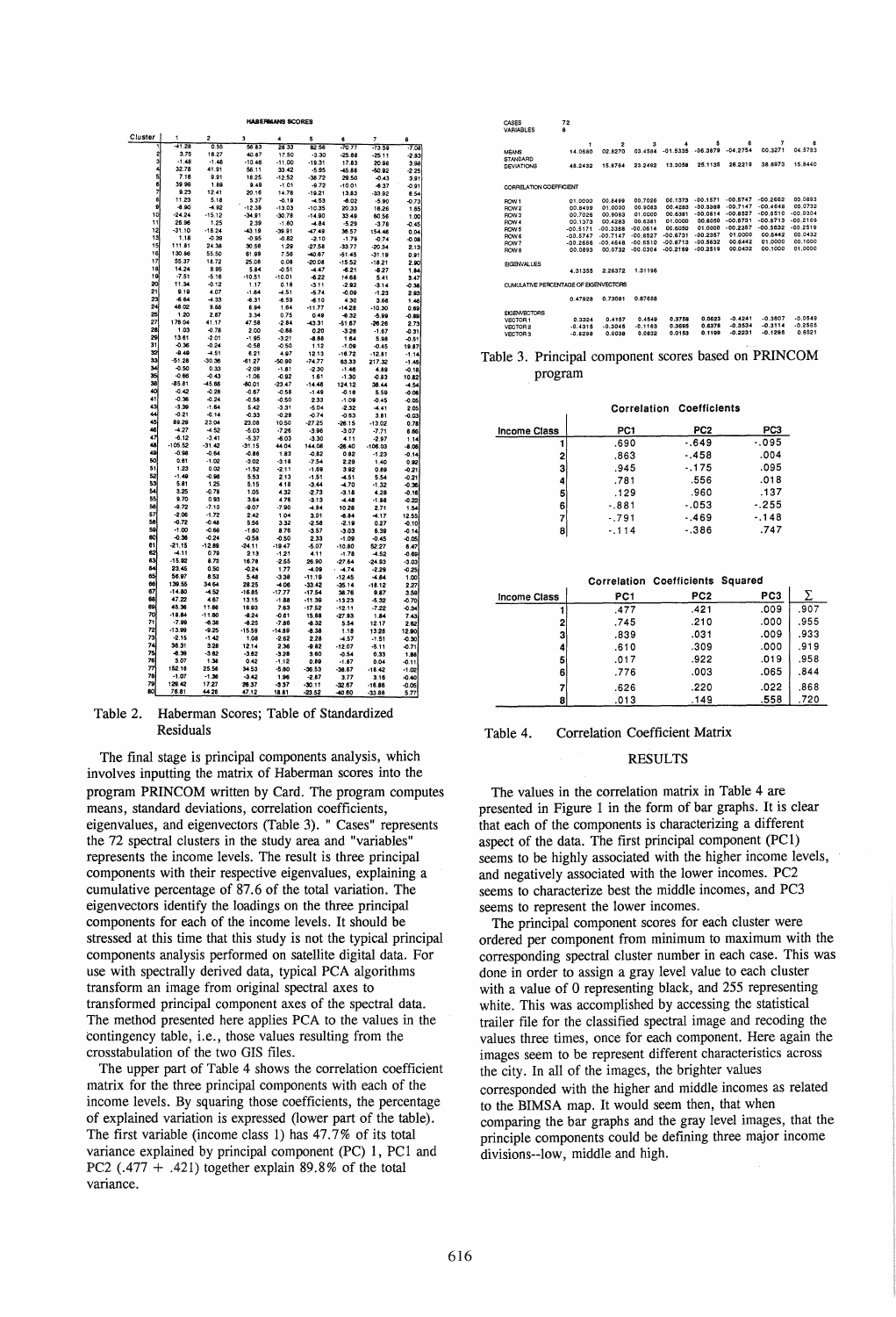



Another method of representing the data visually is to use the scatterplot, a two dimensional graph whose points represent values of two variables, in this case the variables are bands two and three. The calibrations on the graph refer to the mean spectral value for the 80 classes (Figure 2). Using a concept developed by Richardson and Weigand, the scatterplot may be interpreted as a method of distinguishing surface cover. This method shows the data in a spectral context in relationship to a perpendicular line extending from the bottom left corner to the top right, which according to the authors, represents the "soil line". The upper right corner corresponds to green signatures, and the lower left corner depicts dark signatures. All signatures between these extremes depict some combination of all three. Actual identification of the signatures is derived from gathering field data. Chung (1989), investigating the use of SPOT data in Salt Lake City, chooses to refer to the "soil line" as the "nonvegetation line" stating that this definition is more applicable to urban area studies.

On the plot there is a vegetation transition from the green point to the dark point, grading from green grass through shrubs and trees to less dense trees approaching the dark

point, owing to shadowing in dense tree canopies. For the present purpose, this transition zone is referred to as the vegetation axis.





To enhance the visual interpretation of the scatterplot, the clusters were color-coded according to the income levels, using the class modes from the contingency table with colors approximating those of the Bimsa map. Using the concept introduced by Richardson and Weigand that identifies surface cover, a correlation can be established between amount of vegetation and income level. On the scatter plot, the clusters representing the highest income levels lie along the left side of the plot consistent with the vegetation axis. This area represents a mixture of green grass, trees, and shrubs, typical of the well-established high income areas of Mexico City (verified in the field). This area is typified by large estates on large plots of land, surrounded by mature trees, shrubbery and large well-maintained lawns. Clusters representing income level three found near the green point on the scatter plot represent areas within the city of moderately high income with smaller homes on smaller plots of land. The neighborhoods have more grass than trees. Clusters corresponding more closely to the lower classes, lie along the soil line. In comparing this with the principal component bar charts, it would seem that the principal discriminating variable is amount of vegetation. Higher incomes tend to associate with more vegetated areas and lower income with lesser vegetated areas. The middle income levels are more difficult to distinguish; this is likely due to more heterogeneous surface cover, and the fact that this corresponds to a great extent with the central city.

## **CONCLUSION**

The positive results in associating SPOT spectral data with income levels suggests the potential use of satellite data as a tool for analysis of income level distributions. Binary discriminant analysis was found to be an effective method for testing the association between Spot land-cover classes derived from unsupervised classification and income data.